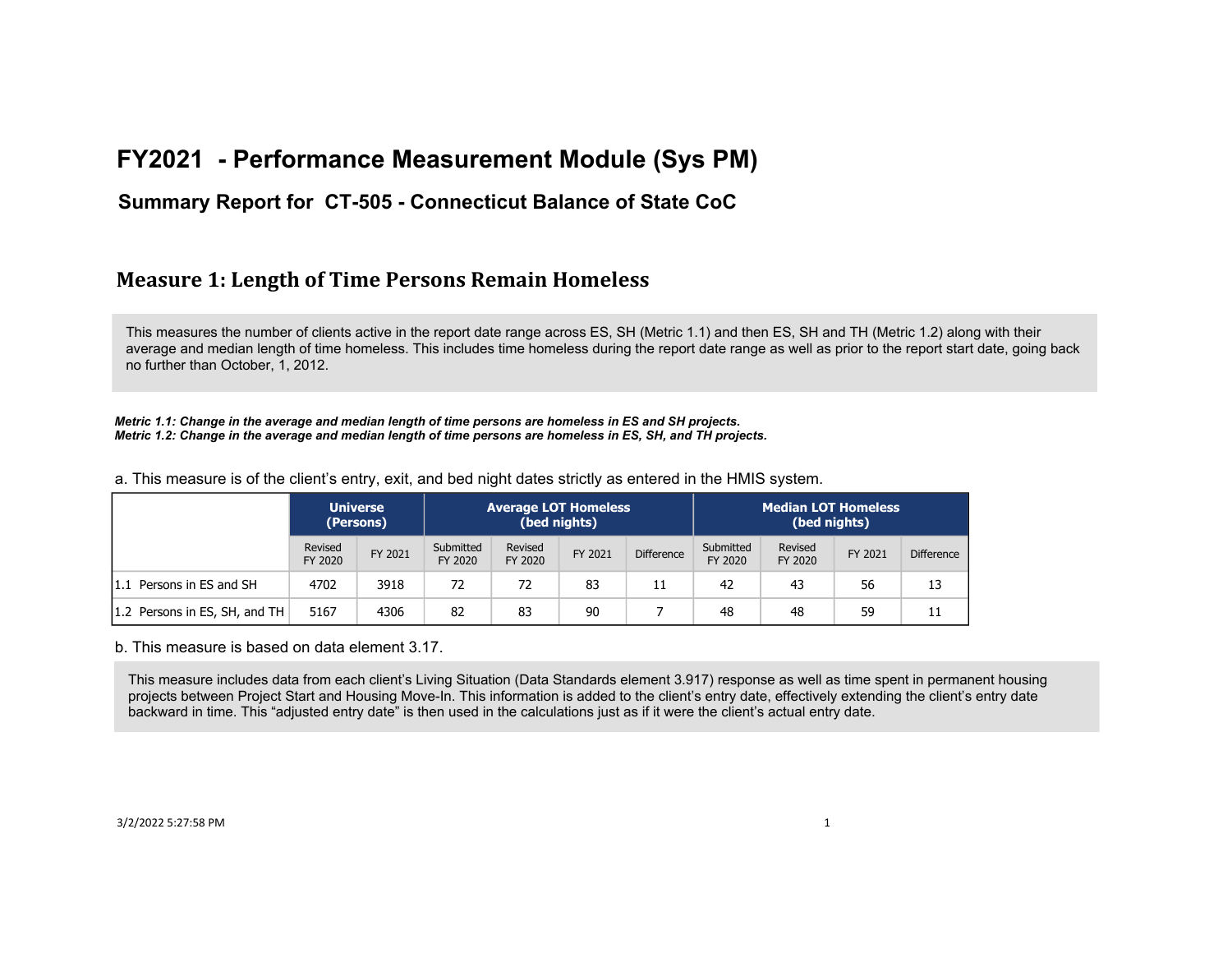|                                                                       | <b>Universe</b><br>(Persons) |         |                      | <b>Average LOT Homeless</b><br>(bed nights) |         |                   | <b>Median LOT Homeless</b><br>(bed nights) |                    |         |                   |
|-----------------------------------------------------------------------|------------------------------|---------|----------------------|---------------------------------------------|---------|-------------------|--------------------------------------------|--------------------|---------|-------------------|
|                                                                       | Revised<br>FY 2020           | FY 2021 | Submitted<br>FY 2020 | Revised<br>FY 2020                          | FY 2021 | <b>Difference</b> | Submitted<br>FY 2020                       | Revised<br>FY 2020 | FY 2021 | <b>Difference</b> |
| 1.1 Persons in ES, SH, and PH<br>(prior to "housing move in")         | 5633                         | 4987    | 388                  | 383                                         | 431     | 48                | 169                                        | 169                | 192     | 23                |
| 1.2 Persons in ES, SH, TH, and<br>[PH (prior to "housing move<br>(in" | 6020                         | 5287    | 381                  | 377                                         | 426     | 49                | 170                                        | 170                | 192     | 22                |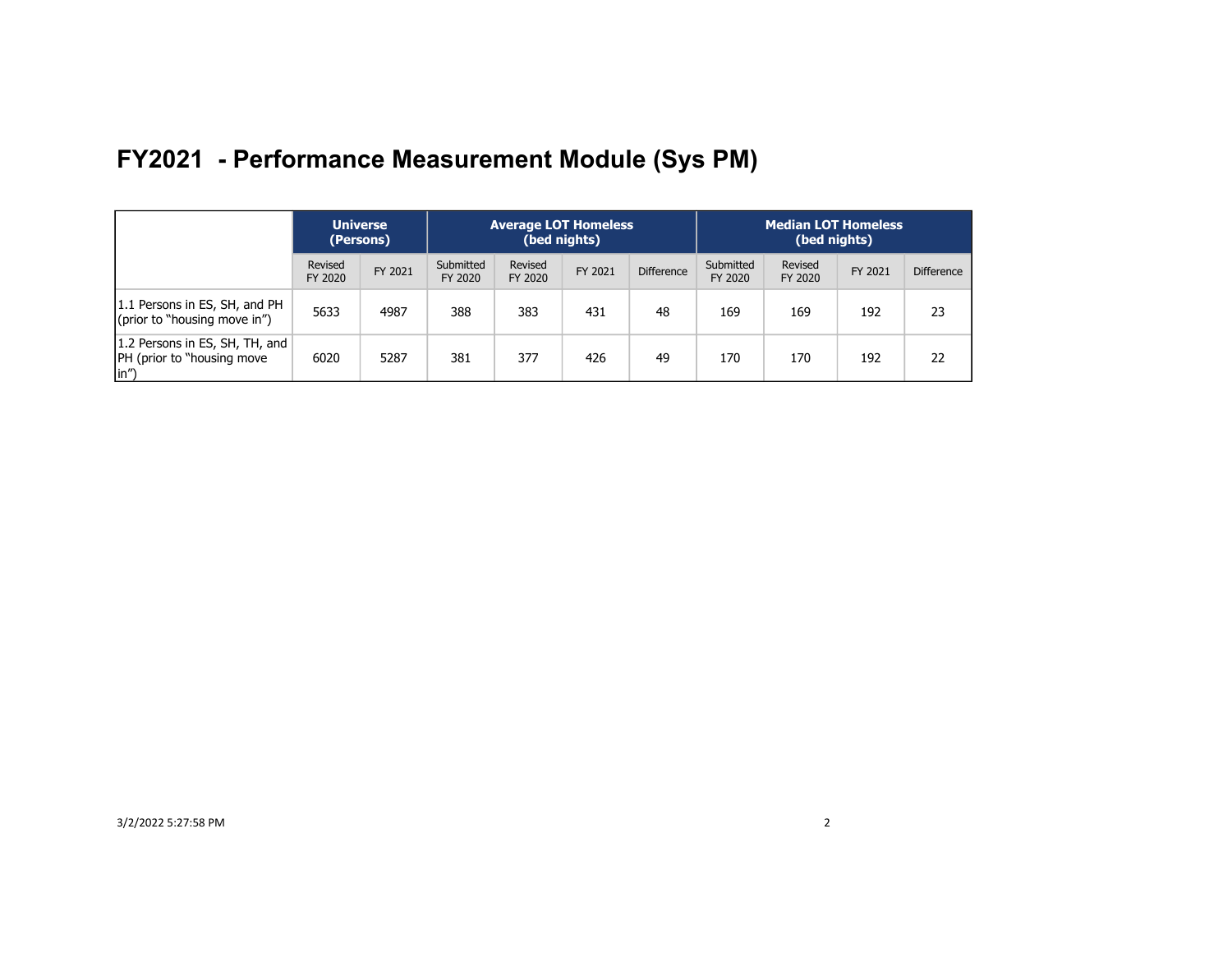### **Measure 2: The Extent to which Persons who Exit Homelessness to Permanent Housing Destinations Return to Homelessness**

This measures clients who exited SO, ES, TH, SH or PH to a permanent housing destination in the date range two years prior to the report date range.Of those clients, the measure reports on how many of them returned to homelessness as indicated in the HMIS for up to two years after their initial exit.

|                                                |                    | Total $#$ of Persons who<br>Exited to a Permanent<br>Housing Destination (2)<br><b>Years Prior)</b> |                    | than 6 Months |              |                    | Returns to Homelessness in Less   Returns to Homelessness from 6<br>Returns to Homelessness from<br>to 12 Months<br>13 to 24 Months |              |                    |         |              | Number of Returns<br>in 2 Years |              |
|------------------------------------------------|--------------------|-----------------------------------------------------------------------------------------------------|--------------------|---------------|--------------|--------------------|-------------------------------------------------------------------------------------------------------------------------------------|--------------|--------------------|---------|--------------|---------------------------------|--------------|
|                                                | Revised<br>FY 2020 | FY 2021                                                                                             | Revised<br>FY 2020 | FY 2021       | % of Returns | Revised<br>FY 2020 | FY 2021                                                                                                                             | % of Returns | Revised<br>FY 2020 | FY 2021 | % of Returns | FY 2021                         | % of Returns |
| <b>Exit was from SO</b>                        | 160                | 90                                                                                                  | 13                 | 6             | 7%           | 8                  | 4                                                                                                                                   | 4%           | 8                  | 2       | 2%           | 12                              | 13%          |
| Exit was from ES                               | 1792               | 2024                                                                                                | 239                | 210           | 10%          | 154                | 135                                                                                                                                 | 7%           | 131                | 110     | 5%           | 455                             | 22%          |
| Exit was from TH                               | 198                | 249                                                                                                 | 20                 | 16            | 6%           | 7                  | 12                                                                                                                                  | 5%           | 20                 | 15      | 6%           | 43                              | 17%          |
| Exit was from SH                               | 11                 | 6                                                                                                   | 5                  | 4             | 67%          | 0                  | 0                                                                                                                                   | $0\%$        |                    | 0       | $0\%$        | 4                               | 67%          |
| Exit was from PH                               | 1444               | 1635                                                                                                | 70                 | 90            | 6%           | 79                 | 50                                                                                                                                  | 3%           | 74                 | 67      | 4%           | 207                             | 13%          |
| <b>TOTAL Returns to</b><br><b>Homelessness</b> | 3605               | 4004                                                                                                | 347                | 326           | 8%           | 248                | 201                                                                                                                                 | 5%           | 234                | 194     | 5%           | 721                             | 18%          |

### **Measure 3: Number of Homeless Persons**

Metric 3.1 – Change in PIT Counts

3/2/2022 5:27:58 PM 3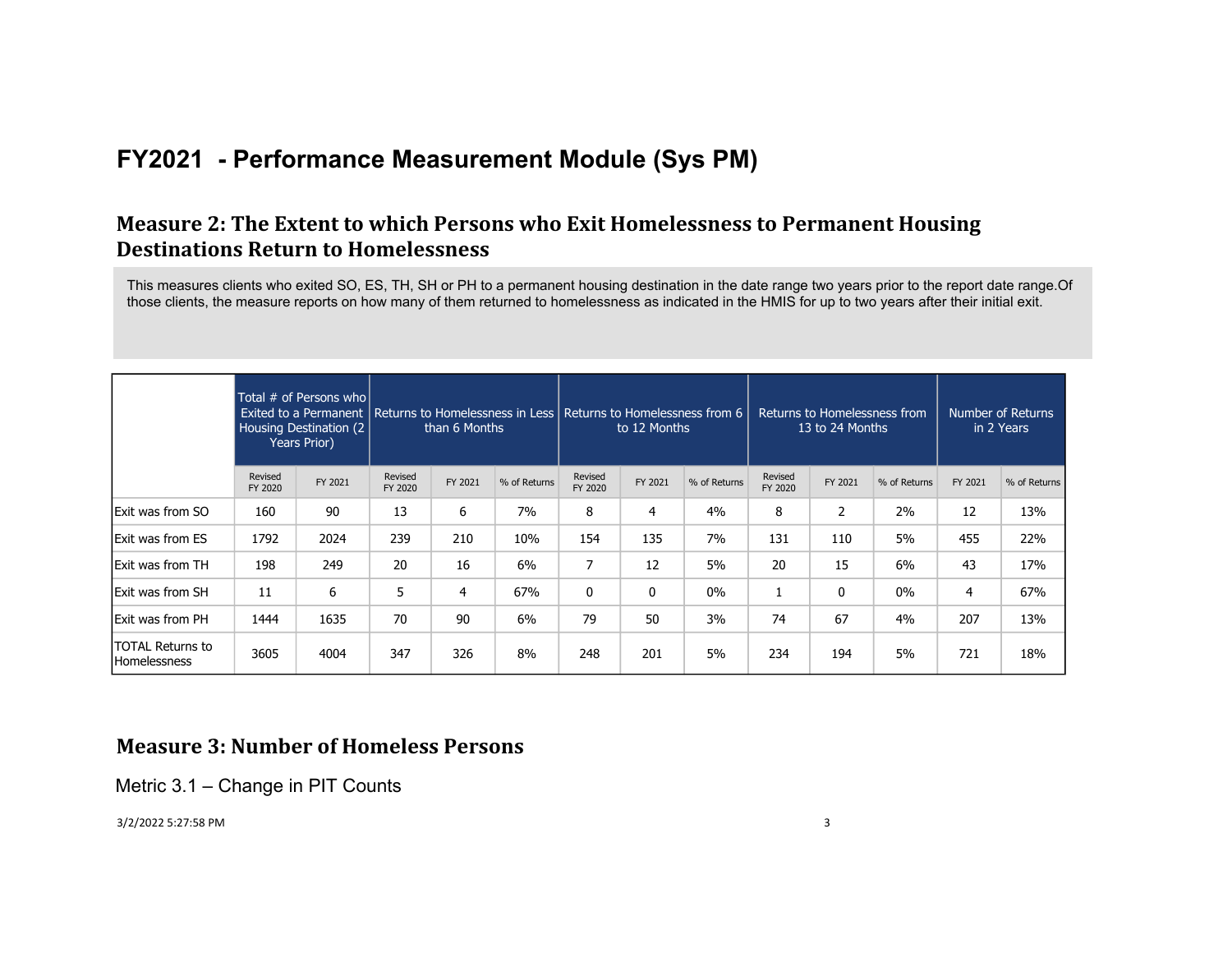This measures the change in PIT counts of sheltered and unsheltered homeless person as reported on the PIT (not from HMIS).

|                                                                | January 2020<br><b>PIT Count</b> | January 2021<br><b>PIT Count</b> | <b>Difference</b> |
|----------------------------------------------------------------|----------------------------------|----------------------------------|-------------------|
| Universe: Total PIT Count of sheltered and unsheltered persons | 2208                             | 2044                             | -164              |
| Emergency Shelter Total                                        | 1642                             | 1449                             | $-193$            |
| lSafe Haven Total                                              | 9                                | 9                                | 0                 |
| <b>Transitional Housing Total</b>                              | 289                              | 241                              | -48               |
| <b>Total Sheltered Count</b>                                   | 1940                             | 1699                             | $-241$            |
| <b>Unsheltered Count</b>                                       | 268                              | 345                              | 77                |

#### Metric 3.2 – Change in Annual Counts

This measures the change in annual counts of sheltered homeless persons in HMIS.

|                                                         | <b>Submitted</b><br><b>FY 2020</b> | <b>Revised</b><br><b>FY 2020</b> | <b>FY 2021</b> | <b>Difference</b> |
|---------------------------------------------------------|------------------------------------|----------------------------------|----------------|-------------------|
| Universe: Unduplicated Total sheltered homeless persons | 5125                               | 5167                             | 4306           | $-861$            |
| <b>Emergency Shelter Total</b>                          | 4643                               | 4682                             | 3887           | $-795$            |
| Safe Haven Total                                        | 32                                 | 32                               | 53             | 21                |
| <b>Transitional Housing Total</b>                       | 542                                | 548                              | 470            | -78               |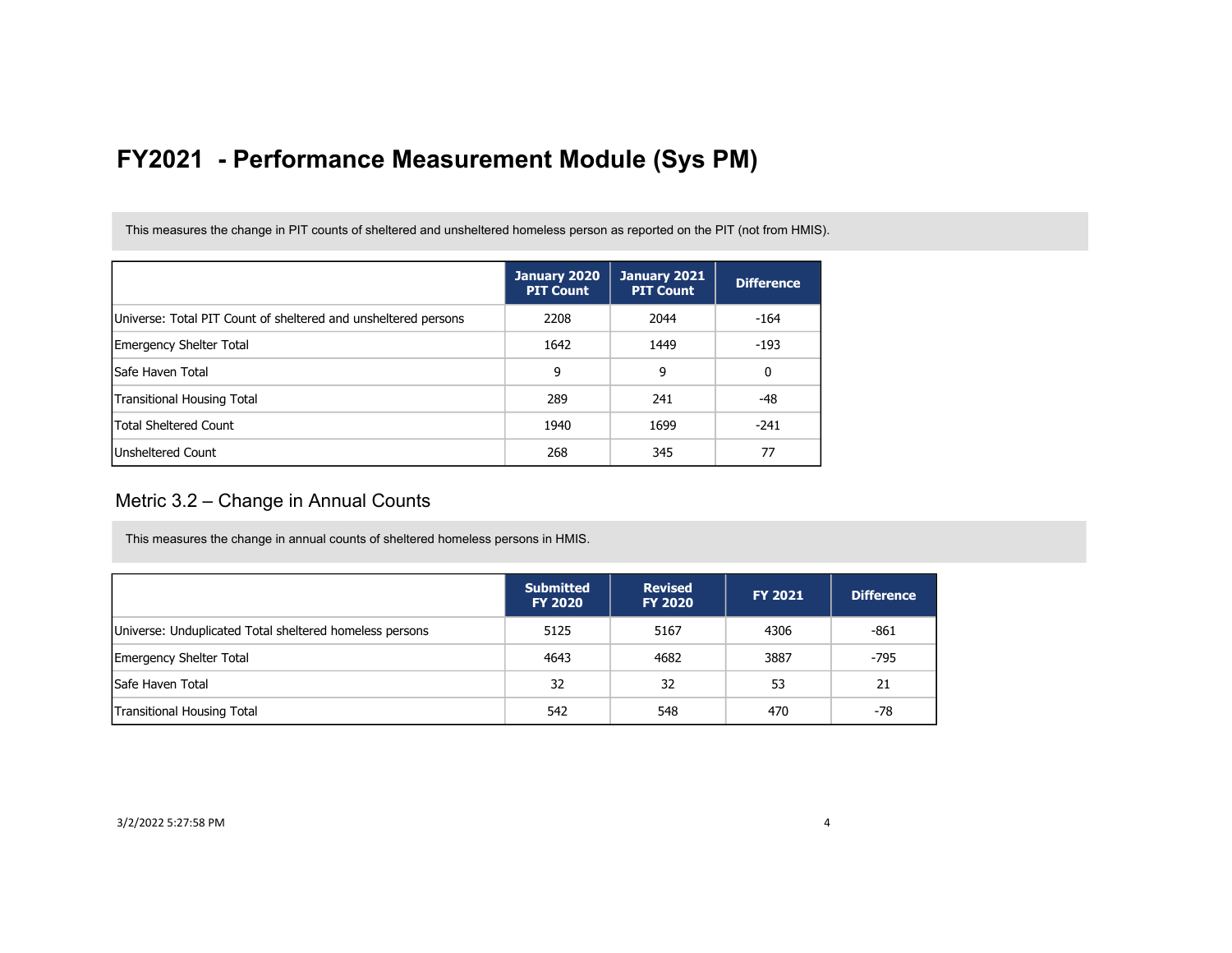### **Measure 4: Employment and Income Growth for Homeless Persons in CoC Program-funded Projects**

Metric 4.1 – Change in earned income for adult system stayers during the reporting period

|                                                  | <b>Submitted</b><br><b>FY 2020</b> | <b>Revised</b><br><b>FY 2020</b> | <b>FY 2021</b> | <b>Difference</b> |
|--------------------------------------------------|------------------------------------|----------------------------------|----------------|-------------------|
| Universe: Number of adults (system stayers)      | 2083                               | 2089                             | 2122           | 33                |
| Number of adults with increased earned income    | 136                                | 135                              | 137            |                   |
| Percentage of adults who increased earned income | 7%                                 | 6%                               | 6%             | 0%                |

Metric 4.2 – Change in non-employment cash income for adult system stayers during the reporting period

|                                                               | <b>Submitted</b><br><b>FY 2020</b> | <b>Revised</b><br><b>FY 2020</b> | <b>FY 2021</b> | <b>Difference</b> |
|---------------------------------------------------------------|------------------------------------|----------------------------------|----------------|-------------------|
| Universe: Number of adults (system stayers)                   | 2083                               | 2089                             | 2122           | 33                |
| Number of adults with increased non-employment cash income    | 869                                | 860                              | 838            | -22               |
| Percentage of adults who increased non-employment cash income | 42%                                | 41%                              | 39%            | -2%               |

#### Metric 4.3 – Change in total income for adult system stayers during the reporting period

|                                                 | <b>Submitted</b><br><b>FY 2020</b> | <b>Revised</b><br><b>FY 2020</b> | <b>FY 2021</b> | <b>Difference</b> |
|-------------------------------------------------|------------------------------------|----------------------------------|----------------|-------------------|
| Universe: Number of adults (system stayers)     | 2083                               | 2089                             | 2122           | 33                |
| Number of adults with increased total income    | 940                                | 933                              | 920            | -13               |
| Percentage of adults who increased total income | 45%                                | 45%                              | 43%            | $-2%$             |

3/2/2022 5:27:58 PM 5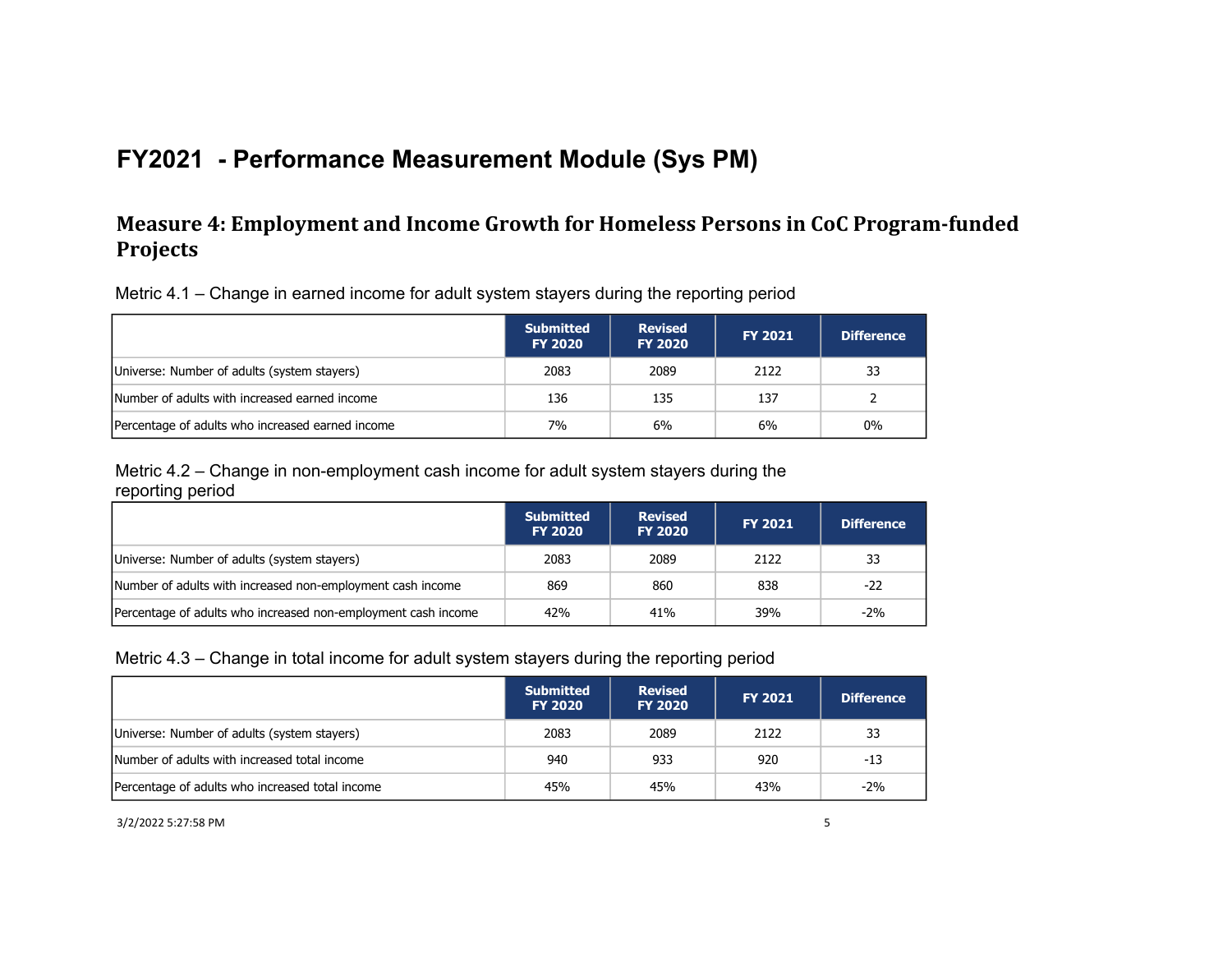| Metric 4.4 – Change in earned income for adult system leavers |  |  |  |
|---------------------------------------------------------------|--|--|--|
|                                                               |  |  |  |

|                                                          | <b>Submitted</b><br><b>FY 2020</b> | <b>Revised</b><br><b>FY 2020</b> | <b>FY 2021</b> | <b>Difference</b> |
|----------------------------------------------------------|------------------------------------|----------------------------------|----------------|-------------------|
| Universe: Number of adults who exited (system leavers)   | 846                                | 866                              | 951            | 85                |
| Number of adults who exited with increased earned income | 149                                | 153                              | 150            | -3                |
| Percentage of adults who increased earned income         | 18%                                | 18%                              | 16%            | $-2\%$            |

#### Metric 4.5 – Change in non-employment cash income for adult system leavers

|                                                                           | <b>Submitted</b><br><b>FY 2020</b> | <b>Revised</b><br><b>FY 2020</b> | <b>FY 2021</b> | <b>Difference</b> |
|---------------------------------------------------------------------------|------------------------------------|----------------------------------|----------------|-------------------|
| Universe: Number of adults who exited (system leavers)                    | 846                                | 866                              | 951            | 85                |
| Number of adults who exited with increased non-employment cash<br>lincome | 209                                | 218                              | 191            | $-27$             |
| Percentage of adults who increased non-employment cash income             | 25%                                | 25%                              | <b>20%</b>     | -5%               |

Metric 4.6 – Change in total income for adult system leavers

|                                                         | <b>Submitted</b><br><b>FY 2020</b> | <b>Revised</b><br><b>FY 2020</b> | <b>FY 2021</b> | <b>Difference</b> |
|---------------------------------------------------------|------------------------------------|----------------------------------|----------------|-------------------|
| Universe: Number of adults who exited (system leavers)  | 846                                | 866                              | 951            | 85                |
| Number of adults who exited with increased total income | 331                                | 342                              | 320            | -22               |
| Percentage of adults who increased total income         | 39%                                | 39%                              | 34%            | -5%               |

#### 3/2/2022 5:27:58 PM 6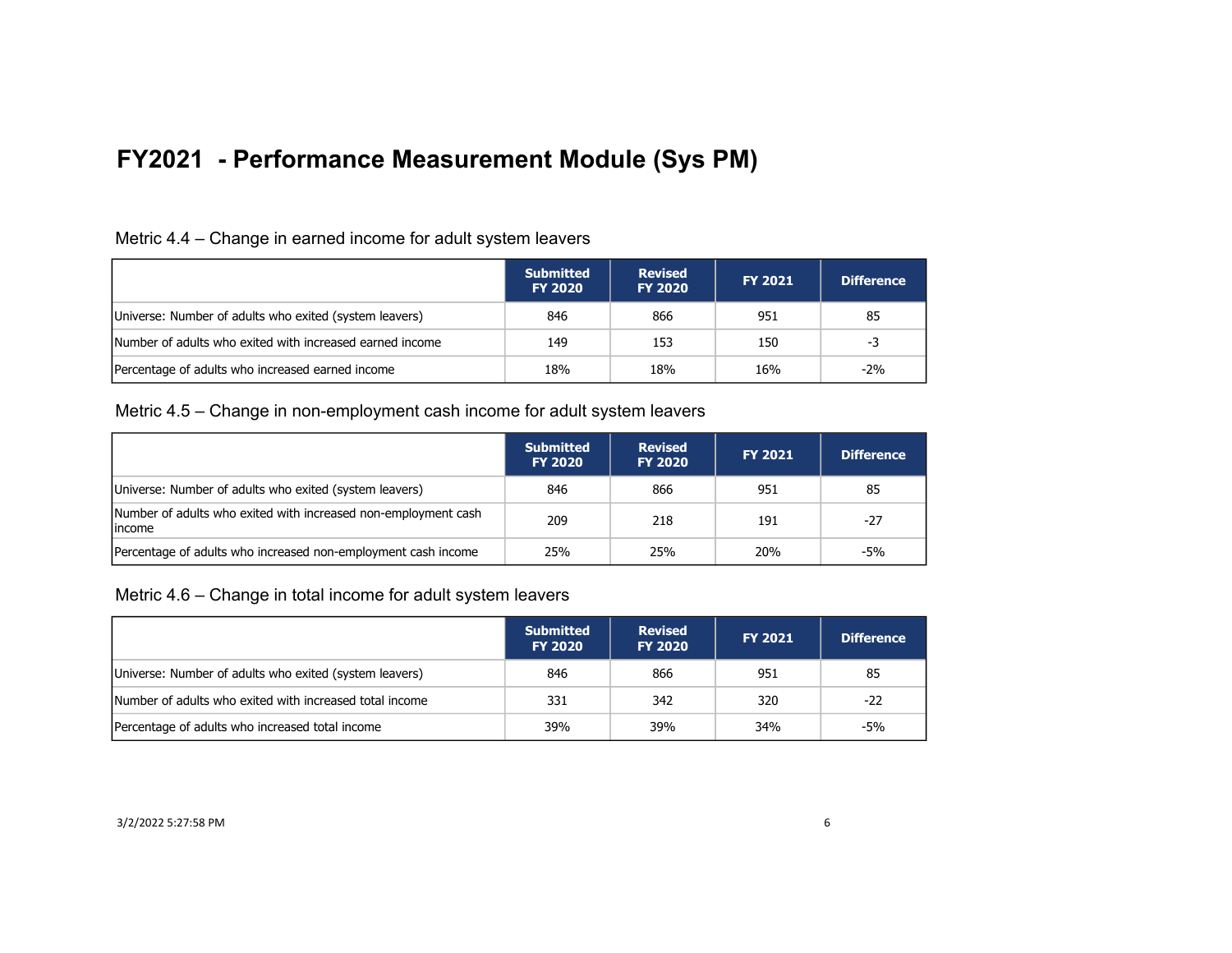### **Measure 5: Number of persons who become homeless for the 1st time**

Metric 5.1 – Change in the number of persons entering ES, SH, and TH projects with no prior enrollments in HMIS

|                                                                                                                                                                                   | <b>Submitted</b><br><b>FY 2020</b> | <b>Revised</b><br><b>FY 2020</b> | <b>FY 2021</b> | <b>Difference</b> |
|-----------------------------------------------------------------------------------------------------------------------------------------------------------------------------------|------------------------------------|----------------------------------|----------------|-------------------|
| Universe: Person with entries into ES, SH or TH during the reporting<br>period.                                                                                                   | 4469                               | 4532                             | 4013           | $-519$            |
| Of persons above, count those who were in ES, SH, TH or any PH<br>within 24 months prior to their entry during the reporting year.                                                | 1940                               | 1982                             | 1657           | $-325$            |
| Of persons above, count those who did not have entries in ES, SH, TH<br>or PH in the previous 24 months. (i.e. Number of persons<br>experiencing homelessness for the first time) | 2529                               | 2550                             | 2356           | -194              |

Metric 5.2 – Change in the number of persons entering ES, SH, TH, and PH projects with no prior enrollments in HMIS

|                                                                                                                                                                                    | <b>Submitted</b><br><b>FY 2020</b> | <b>Revised</b><br><b>FY 2020</b> | <b>FY 2021</b> | <b>Difference</b> |
|------------------------------------------------------------------------------------------------------------------------------------------------------------------------------------|------------------------------------|----------------------------------|----------------|-------------------|
| Universe: Person with entries into ES, SH, TH or PH during the<br>reporting period.                                                                                                | 5784                               | 5841                             | 5535           | -306              |
| Of persons above, count those who were in ES, SH, TH or any PH<br>within 24 months prior to their entry during the reporting year.                                                 | 2682                               | 2718                             | 2565           | $-153$            |
| Of persons above, count those who did not have entries in ES, SH, TH<br>or PH in the previous 24 months. (i.e. Number of persons<br>experiencing homelessness for the first time.) | 3102                               | 3123                             | 2970           | $-153$            |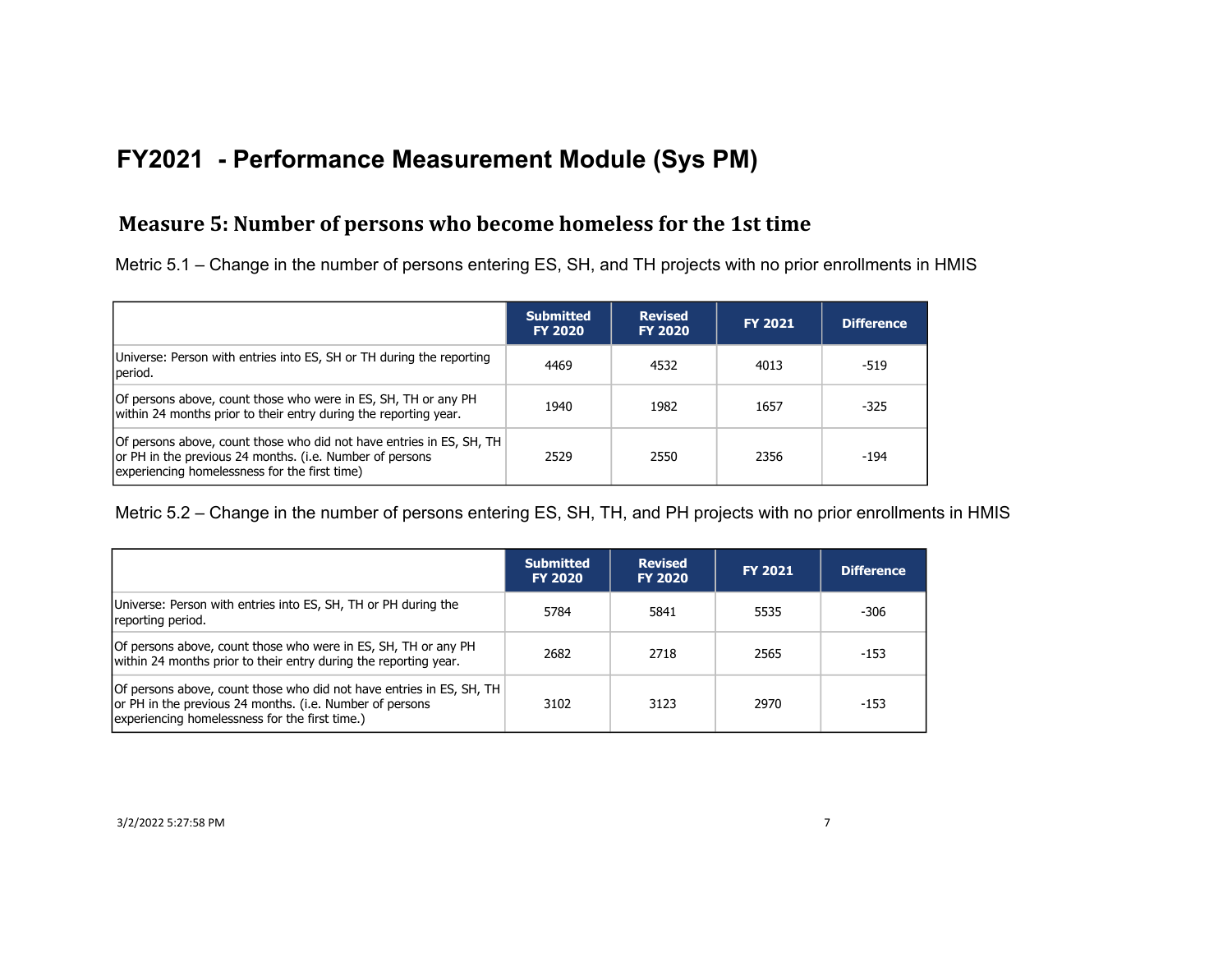Measure 6: Homeless Prevention and Housing Placement of Persons defined by category 3 of HUD's Homeless Definition in CoC Program-funded Projects

This Measure is not applicable to CoCs in FY2021 (Oct 1, 2020 - Sept 30, 2021) reporting period.

### **Measure 7: Successful Placement from Street Outreach and Successful Placement in or Retention of Permanent Housing**

| Metric 7a.1 – Change in exits to permanent housing destinations |  |  |  |
|-----------------------------------------------------------------|--|--|--|
|                                                                 |  |  |  |

|                                                                                             | <b>Submitted</b><br><b>FY 2020</b> | <b>Revised</b><br><b>FY 2020</b> | <b>FY 2021</b> | <b>Difference</b> |
|---------------------------------------------------------------------------------------------|------------------------------------|----------------------------------|----------------|-------------------|
| Universe: Persons who exit Street Outreach                                                  | 189                                | 196                              | 216            | 20                |
| Of persons above, those who exited to temporary & some institutional<br><b>destinations</b> | 27                                 | 33                               | 45             | 12                |
| Of the persons above, those who exited to permanent housing<br>destinations                 | 31                                 | 36                               | 26             | $-10$             |
| % Successful exits                                                                          | 31%                                | 35%                              | 33%            | $-2\%$            |

Metric 7b.1 – Change in exits to permanent housing destinations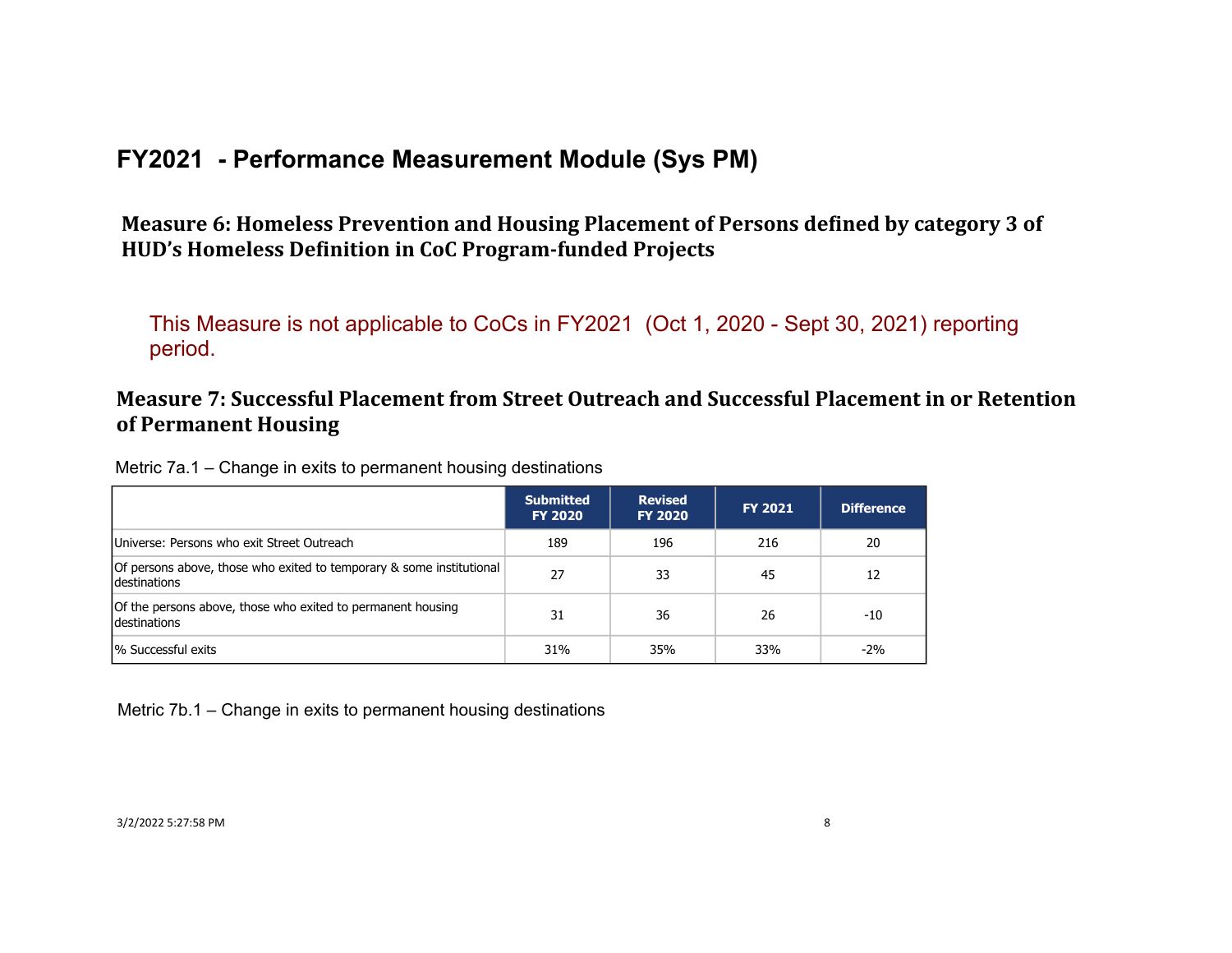|                                                                                                                                    | <b>Submitted</b><br><b>FY 2020</b> | <b>Revised</b><br><b>FY 2020</b> | <b>FY 2021</b> | <b>Difference</b> |
|------------------------------------------------------------------------------------------------------------------------------------|------------------------------------|----------------------------------|----------------|-------------------|
| Universe: Persons in ES, SH, TH and PH-RRH who exited, plus<br>persons in other PH projects who exited without moving into housing | 3876                               | 3910                             | 3331           | -579              |
| Of the persons above, those who exited to permanent housing<br><b>Idestinations</b>                                                | 2380                               | 2437                             | 1956           | -481              |
| <sup>1</sup> % Successful exits                                                                                                    | 61%                                | 62%                              | 59%            | -3%               |

Metric 7b.2 – Change in exit to or retention of permanent housing

|                                                                                                                          | <b>Submitted</b><br><b>FY 2020</b> | <b>Revised</b><br><b>FY 2020</b> | <b>FY 2021</b> | <b>Difference</b> |
|--------------------------------------------------------------------------------------------------------------------------|------------------------------------|----------------------------------|----------------|-------------------|
| Universe: Persons in all PH projects except PH-RRH                                                                       | 4086                               | 4353                             | 4303           | -50               |
| Of persons above, those who remained in applicable PH projects and<br>those who exited to permanent housing destinations | 4019                               | 4302                             | 4247           | -55               |
| % Successful exits/retention                                                                                             | 98%                                | 99%                              | 99%            | $0\%$             |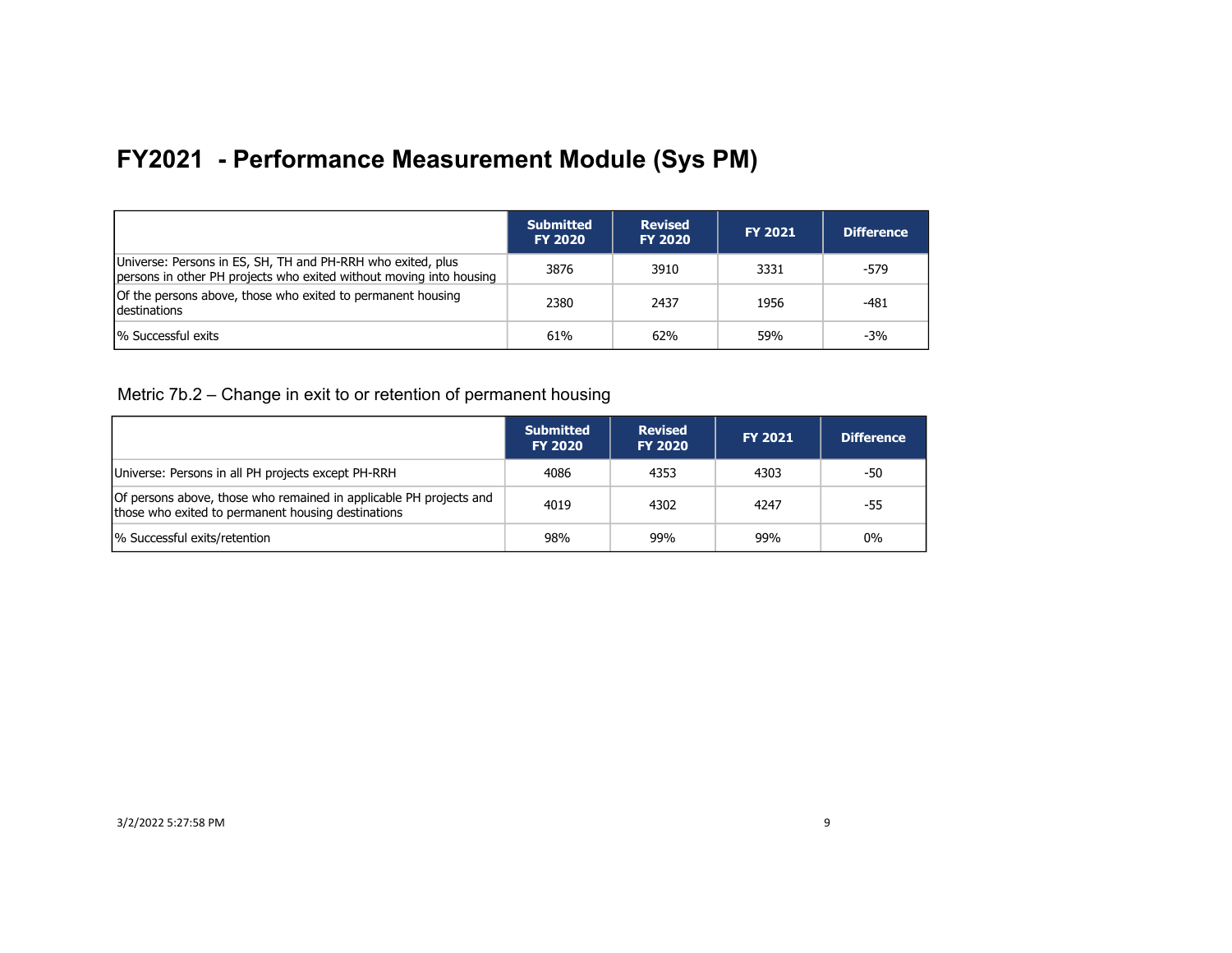# **FY2021 - SysPM Data Quality**

## **CT-505 - Connecticut Balance of State CoC**

|                                                                   | All ES, SH       |               |               | <b>All TH</b> |                  |               |               |               | All PSH, OPH  |               |               |               | <b>All RRH</b> |               |               |               | <b>All Street Outreach</b> |               |               |               |
|-------------------------------------------------------------------|------------------|---------------|---------------|---------------|------------------|---------------|---------------|---------------|---------------|---------------|---------------|---------------|----------------|---------------|---------------|---------------|----------------------------|---------------|---------------|---------------|
|                                                                   | $2017 -$<br>2018 | 2018-<br>2019 | 2019-<br>2020 | 2020-<br>2021 | $2017 -$<br>2018 | 2018-<br>2019 | 2019-<br>2020 | 2020-<br>2021 | 2017-<br>2018 | 2018-<br>2019 | 2019-<br>2020 | 2020-<br>2021 | 2017-<br>2018  | 2018-<br>2019 | 2019-<br>2020 | 2020-<br>2021 | $2017 -$<br>2018           | 2018-<br>2019 | 2019-<br>2020 | 2020-<br>2021 |
| 1. Number of non-<br>DV Beds on HIC                               | 1430             | 2010          | 1411          | 1310          | 563              | 303           | 291           | 280           | 5008          | 4981          | 5026          | 5226          | 634            | 696           | 820           | 1026          |                            |               |               |               |
| 2. Number of HMIS<br><b>Beds</b>                                  | 1430             | 2010          | 1411          | 1304          | 512              | 262           | 252           | 238           | 3736          | 3725          | 3801          | 4177          | 590            | 673           | 820           | 916           |                            |               |               |               |
| 3. HMIS<br>Participation Rate<br>from HIC (%)                     | 100.00           | 100.00        | 100.00        | 99.54         | 90.94            | 86.47         | 86.60         | 85.00         | 74.60         | 74.78         | 75.63         | 79.93         | 93.06          | 96.70         | 100.00        | 89.28         |                            |               |               |               |
| 4. Unduplicated<br><b>Persons Served</b><br>(HMIS)                |                  | 6944          | 6779          | 4351          |                  | 1010          | 1016          | 727           |               | 4725          | 4678          | 5009          |                | 2159          | 2405          | 2778          |                            | 483           | 263           | 280           |
| 5. Total Leavers<br>(HMIS)                                        |                  | 5534          | 5494          | 4275          |                  | 554           | 593           | 508           |               | 488           | 555           | 577           |                | 1324          | 1353          | 1585          |                            | 311           | 170           | 190           |
| 6. Destination of<br>Don't Know,<br>Refused, or Missing<br>(HMIS) |                  | 481           | 717           | 712           |                  | 18            | 32            | 49            |               | 16            | 20            | 15            |                | 45            | 45            | 72            |                            | 43            | 51            | 39            |
| 7. Destination Error<br>Rate (%)                                  |                  | 8.69          | 13.05         | 16.65         |                  | 3.25          | 5.40          | 9.65          |               | 3.28          | 3.60          | 2.60          |                | 3.40          | 3.33          | 4.54          |                            | 13.83         | 30.00         | 20.53         |

3/2/2022 5:27:59 PM 10